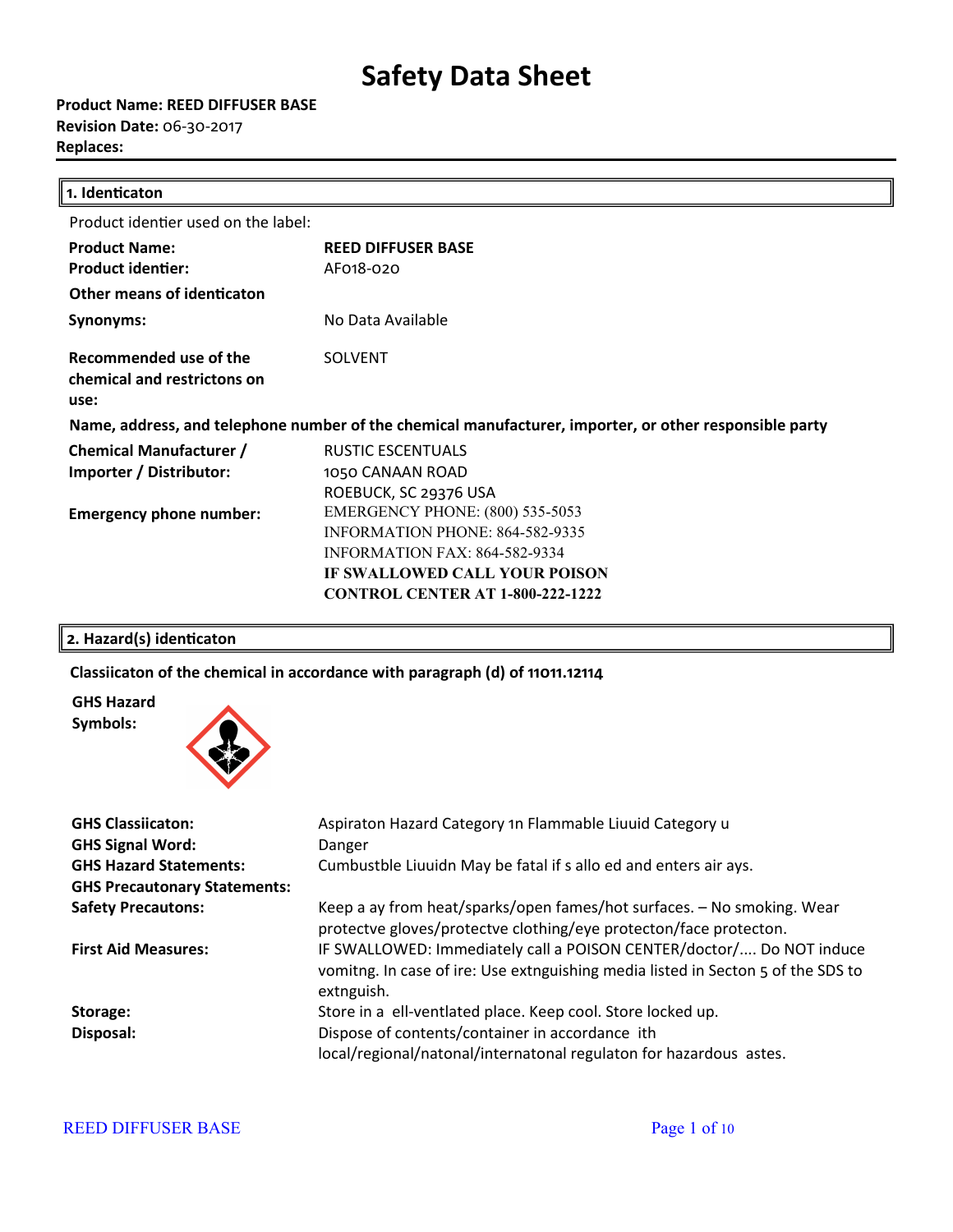**Revision Date:** 06-30-2017

**Replaces:** 

| 3. Compositon/informaton on ingredients     |                                                 |                            |
|---------------------------------------------|-------------------------------------------------|----------------------------|
| <b>Chemical Component:</b>                  | <b>CAS number and other</b><br>unique identiers | % (or range) of ingredient |
| Hydrotreated light distilate<br>(Petroleum) | 90622-58-5                                      | $30 - 60$                  |

### **The speciic chemical identy and/or exact percentage (concentraton) of compositon has been withheld as a trade secret.**

### **4. First-aid measures**

Descripton of necessary measures, subdivided according to the diferent routes of exposure, i.e., inhalaton, skin and eye contact, and ingeston:

| <b>Eye Contact:</b>                                                                      | Flush eyes ith plenty of ater for at least 20 minutes retractng<br>eyelids ofen. Tilt the head to prevent chemical from transferring to<br>the uncontaminated eye. Get immediate medical atenton.                                                                                                                |
|------------------------------------------------------------------------------------------|------------------------------------------------------------------------------------------------------------------------------------------------------------------------------------------------------------------------------------------------------------------------------------------------------------------|
| <b>Skin Contact:</b>                                                                     | Wash ith soap and ater. Get medical atenton if irritaton<br>develops or persists.                                                                                                                                                                                                                                |
| Inhalaton:                                                                               | Remove to fresh air. If breathing is difcult, have a trained<br>individual administer oxygen. If not breathing, give articial<br>respiraton and have a trained individual administer oxygen. Get<br>medical atenton immediately.                                                                                 |
| Ingeston:                                                                                | Do not induce vomitng and seek medical atenton immediately.<br>Drink t o glasses of ater or milk to dilute. Provide medical care<br>provider ith this MSDS. Induce vomitng as a last measure.<br>Induced vomitng may lead to aspiraton of the material into the<br>lungs potentally causing chemical pneumonits. |
| Most important symptoms/efects, acute and delayed:                                       |                                                                                                                                                                                                                                                                                                                  |
| <b>Most important</b><br>symptoms/effects (Acute):<br><b>Most important</b>              | No Data Available<br>No Data Available                                                                                                                                                                                                                                                                           |
| symptoms/effects (Delayed):                                                              |                                                                                                                                                                                                                                                                                                                  |
| Indicaton of immediate<br>medical atenton and special<br>treatment needed, if necessary: | No additonal irst aid informaton available                                                                                                                                                                                                                                                                       |

**5. Fire-ightng measures**

Suitable (and unsuitable) extnguishing media: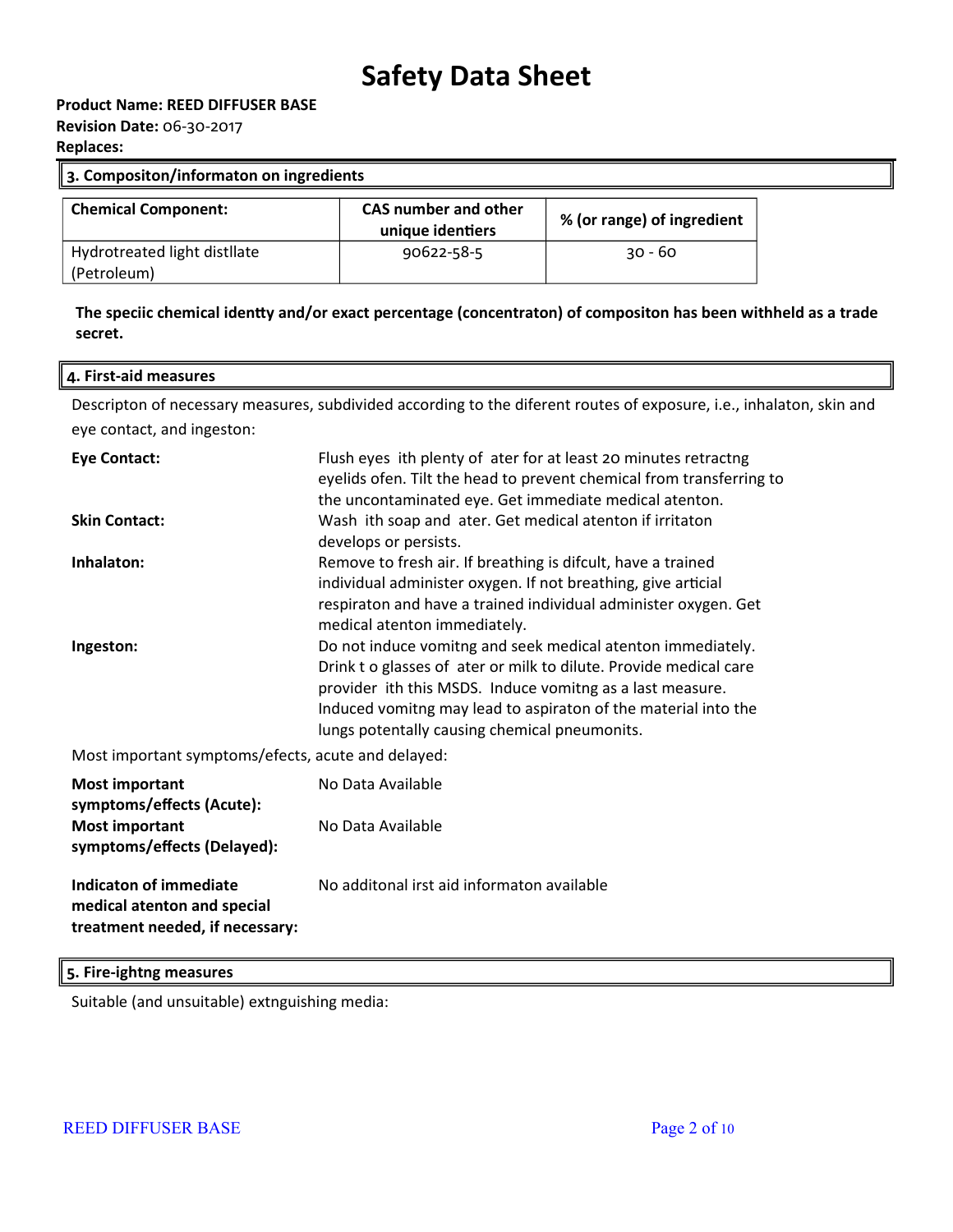**Product Name: REED DIFFUSER BASE**

**Revision Date:** 06-30-2017 **Replaces:** 

| <b>Replaces:</b>                                                   |                                                                                                                                                                                                                                                                                                                                                                                                                                                                                                                                                                                                                                                                                                                        |
|--------------------------------------------------------------------|------------------------------------------------------------------------------------------------------------------------------------------------------------------------------------------------------------------------------------------------------------------------------------------------------------------------------------------------------------------------------------------------------------------------------------------------------------------------------------------------------------------------------------------------------------------------------------------------------------------------------------------------------------------------------------------------------------------------|
| Suitable extnguishing media:<br>Unsuitable extnguishing media:     | Use alcohol resistant foam, carbon dioxide, dry chemical, or ater<br>spray hen ightng ires. Water or foam may cause frothing if<br>liuuid is burning but it stll may be a useful extnguishing agent if<br>carefully applied to the ire. Do not direct a ater stream directly<br>into the hot burning liuuid.<br>No Data Available                                                                                                                                                                                                                                                                                                                                                                                      |
|                                                                    | Speciic hazards arising from the chemical (e.g., nature of any hazardous combuston products):                                                                                                                                                                                                                                                                                                                                                                                                                                                                                                                                                                                                                          |
| <b>Flammability Summary:</b><br>Fire and/or Explosion<br>Hazards:  | Combustble<br>Material may be ignited if preheated to temperatures above the<br>fash point in the presence of a source of igniton. Combustble<br>Liuuid. Can form explosive mixtures at temperatures at or above<br>the fash point.<br>Empty containers that retain product residue (liuuid, solid/sludge,<br>or vapor) can be dangerous. Do not pressurize, cut, eld, braze,<br>solder, drill, grind, or expose container to heat, fame, sparks, statc<br>electricity, or other sources of igniton. Any of these actons can<br>potentally cause an explosion that may lead to inuury or death.<br>Empty containers retain product residue (liuuid and/or vapor).<br>Vapor can ignite potentally causing an explosion. |
| <b>Hazardous Combuston</b><br><b>Products:</b>                     | Carbon dioxide, Carbon monoxide, Toxic fumes., Toxic gases                                                                                                                                                                                                                                                                                                                                                                                                                                                                                                                                                                                                                                                             |
| Special protectve equipment<br>and precautons for ire-<br>ighters: | Do not enter ire area ithout proper protecton including self-<br>contained breathing apparatus and full protectve euuipment. Fight<br>ire from a safe distance and a protected locaton due to the<br>potental of hazardous vapors and decompositon products. Use<br>methods for the surrounding ire.<br>Explosive vapor could form.                                                                                                                                                                                                                                                                                                                                                                                    |
| 6. Accidental release measures                                     |                                                                                                                                                                                                                                                                                                                                                                                                                                                                                                                                                                                                                                                                                                                        |
| Personal precautons,                                               | No health afects expected from the clean-up of this material if                                                                                                                                                                                                                                                                                                                                                                                                                                                                                                                                                                                                                                                        |

**protectve equipment, and emergency procedures: Methods and materials for containment and cleaning up:**

No health afects expected from the clean-up of this material if contact can be avoided. Follo personal protectve euuipment recommendatons found in Secton VIII of this MSDS No special spill clean-up consideratons. Collect and discard in regular trash.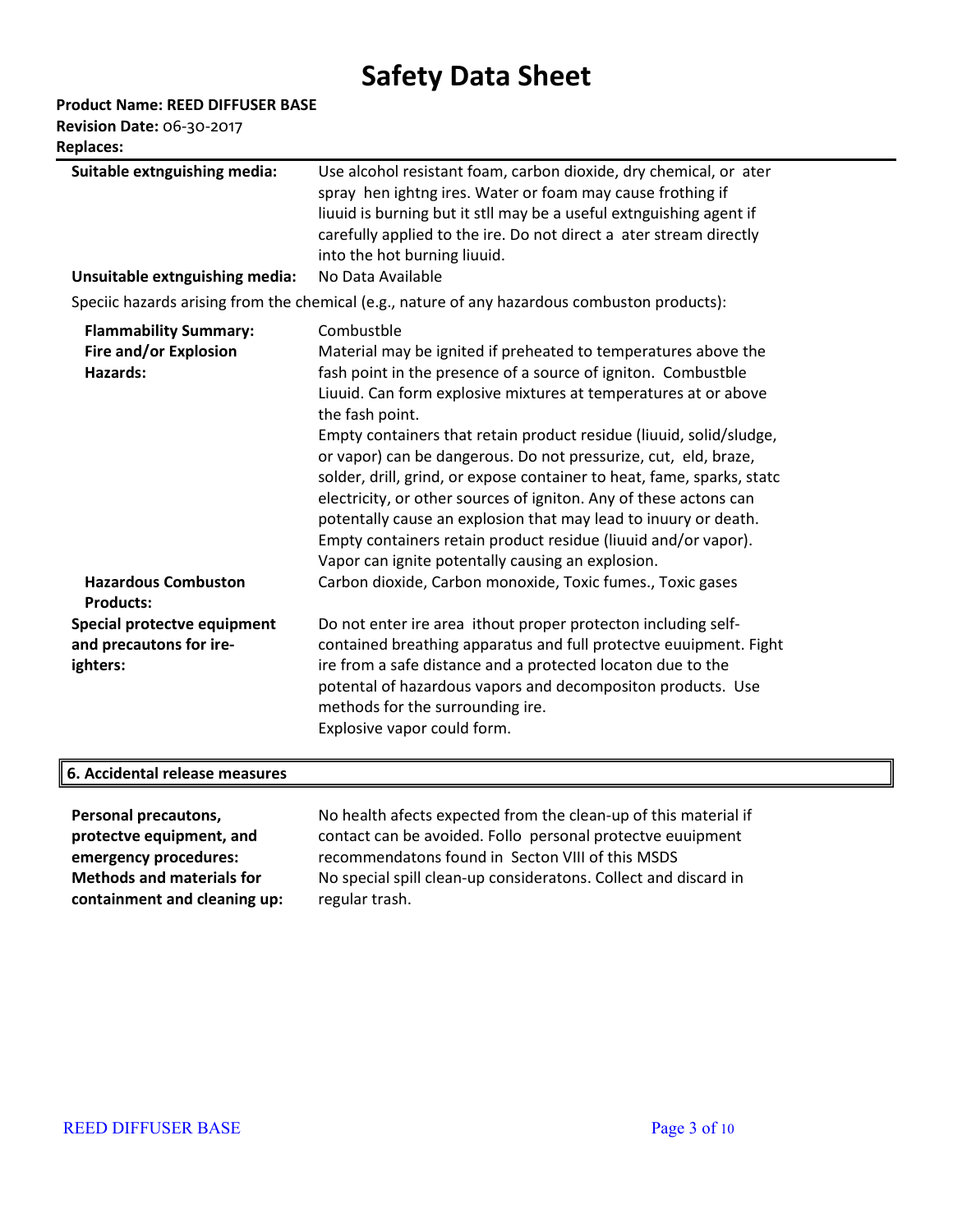**Product Name: REED DIFFUSER BASE**

**Revision Date:** 06-30-2017

| 7. Handling and storage                                                                     |                                                                                                                                                                                                                                                                                                                                                                                                                                                                                                                                                                                                                                                                                              |  |
|---------------------------------------------------------------------------------------------|----------------------------------------------------------------------------------------------------------------------------------------------------------------------------------------------------------------------------------------------------------------------------------------------------------------------------------------------------------------------------------------------------------------------------------------------------------------------------------------------------------------------------------------------------------------------------------------------------------------------------------------------------------------------------------------------|--|
| <b>Precautons for safe handling:</b>                                                        | Mildly irritatng material. Avoid unnecessary exposure. As ith all<br>chemicals, good industrial hygiene practces should be follo ed<br>hen handling this material. Avoid contact ith material, avoid<br>breathing dusts or fumes, use only in a ell ventlated area. Wash<br>thoroughly afer handling Do not get in eyes, on skin and clothing<br>Ground and bond containers hen transferring material "Empty"<br>containers retain product residue (liuuid and/or vapor) and can be<br>dangerous. Remove contaminated clothing and ash before reuse<br>Use ith adeuuate ventlaton Follo all MSDS/label precautons<br>even afer container is empted because it may retain product<br>residues |  |
| Conditons for safe storage, including any incompatbilites                                   |                                                                                                                                                                                                                                                                                                                                                                                                                                                                                                                                                                                                                                                                                              |  |
| <b>Conditons for safe storage:</b><br><b>Materials to Avoid/Chemical</b><br>Incompatbility: | Store in a cool dry place. Isolate from incompatble materials. Keep<br>container closed hen not in use Store in a cool dry place Keep<br>a ay from heat, sparks, and fame Limit uuantty of material stored.<br>Do not store in direct sunlight<br>Strong oxidizing agents Amines Strong acids Caustcs (bases)                                                                                                                                                                                                                                                                                                                                                                                |  |

### **8. Exposure controls/personal protecton**

OSHA permissible exposure limit (PEL), American Conference of Governmental Industrial Hygienists (ACGIH) Threshold Limit Value (TLV), and any other exposure limit used or recommended by the chemical manufacturer, importer, or employer preparing the safety data sheet, here available:

| <b>Chemical Component</b>                                            | <b>ACGIH TLV-TWA</b>                                                                                                                                                                                                                                                                                                                                                                                                                                                                       | <b>ACGIH STEL</b> | <b>OSHA PEL</b> |
|----------------------------------------------------------------------|--------------------------------------------------------------------------------------------------------------------------------------------------------------------------------------------------------------------------------------------------------------------------------------------------------------------------------------------------------------------------------------------------------------------------------------------------------------------------------------------|-------------------|-----------------|
| No Data Available                                                    |                                                                                                                                                                                                                                                                                                                                                                                                                                                                                            |                   |                 |
| <b>Appropriate engineering</b><br>controls:                          | Local exhaust ventlaton or other engineering controls are normally<br>reuuired hen handling or using this product to avoid<br>overexposure. Engineering controls must be designed to meet the<br>OSHA chemical speciic standard in 29 CFR 1910. Ventlaton is<br>reuuired to maintain operator exposure belo published exposure<br>limits. Use process enclosures, local exhaust ventlaton, or other<br>engineering controls to control airborne levels belo<br>recommended exposure limits |                   |                 |
| Individual protecton measures, such as personal protectve equipment: |                                                                                                                                                                                                                                                                                                                                                                                                                                                                                            |                   |                 |
| <b>Respiratory Protecton:</b>                                        | Respiratory protecton ill be reuuired hen handling this product.<br>Use respirators only if ventlaton cannot be used to eliminate<br>symptoms or reduce the exposure to belo acceptable levels.<br>Follo a respiratory protecton program that meets 29 CFR 1910.13u<br>and ANSI Z88.2 reuuirements henever ork place conditons<br>arrant the use of a respirator. Wear a NIOSH approved respirator                                                                                         |                   |                 |
| <b>REED DIFFUSER BASE</b>                                            |                                                                                                                                                                                                                                                                                                                                                                                                                                                                                            |                   | Page 4 of $10$  |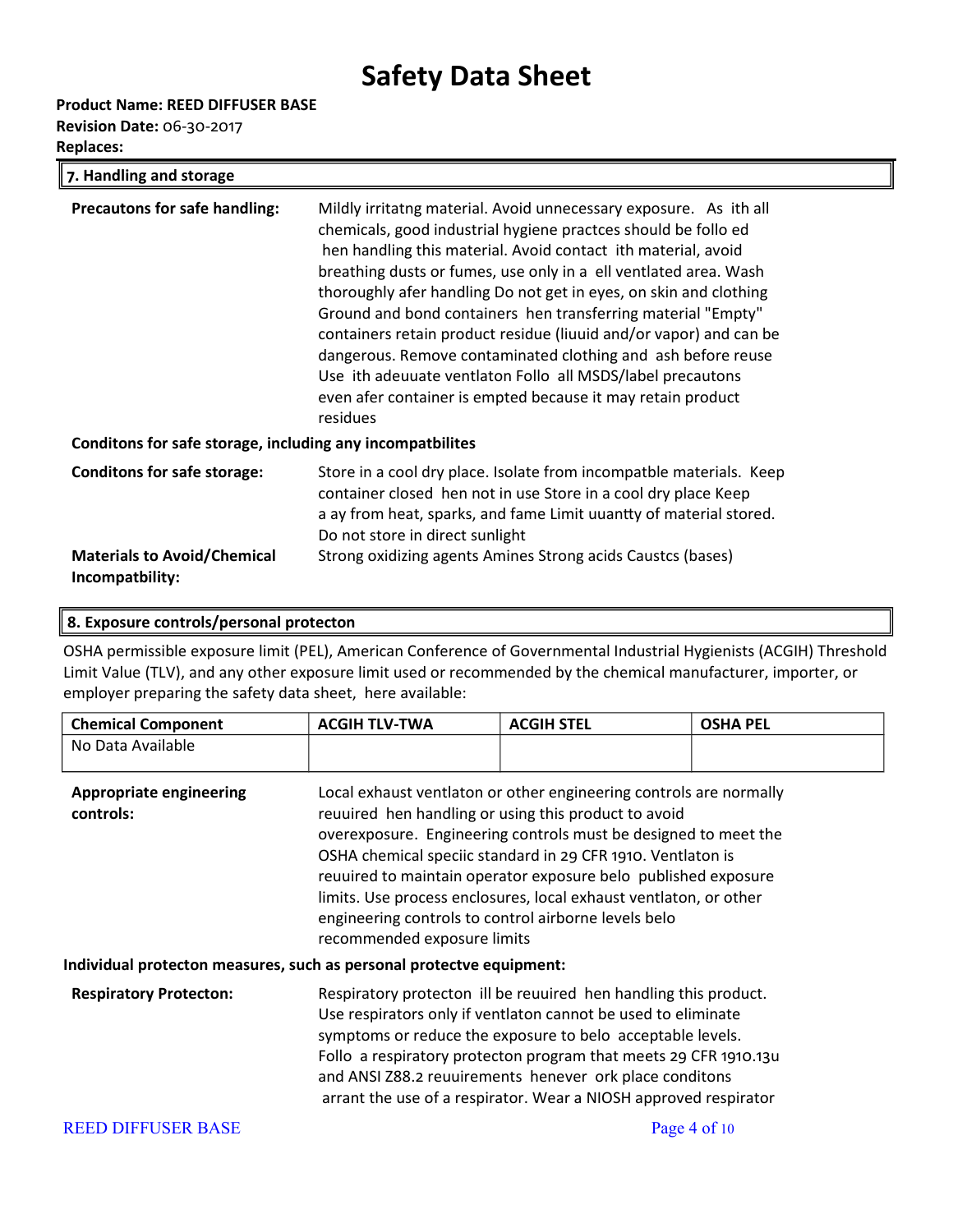**Product Name: REED DIFFUSER BASE**

**Revision Date:** 06-30-2017 **Replaces:** 

|                                   | if any exposure is possible.                                         |
|-----------------------------------|----------------------------------------------------------------------|
| <b>Eye Protecton:</b>             | Wear chemically resistant safety glasses ith side shields hen        |
|                                   | handling this product. Do not ear contact lenses. Wear goggles       |
|                                   | and a Face shield                                                    |
| <b>Skin Protecton:</b>            | Not normally considered a skin hazard. Where use can result in skin  |
|                                   | contact, practce good personal hygiene and ear a barrier cream       |
|                                   | and/or impervious surgical style gloves. Wash hands and other        |
|                                   | exposed areas ith mild soap and ater before eatng, drinking,         |
|                                   | and hen leaving ork. Where contact is likely, ear chemical           |
|                                   | resistant gloves, a chemical suit, rubber boots, and chemical safety |
|                                   | goggles plus a face shield                                           |
| Gloves:                           | No informaton available                                              |
| <b>Respiratory Protecton:</b>     | Respiratory protecton ill be reuuired hen handling this product.     |
|                                   | Use respirators only if ventlaton cannot be used to eliminate        |
|                                   | symptoms or reduce the exposure to belo acceptable levels.           |
|                                   | Follo a respiratory protecton program that meets 29 CFR 1910.13u     |
|                                   | and ANSI Z88.2 reuuirements henever ork place conditons              |
|                                   | arrant the use of a respirator. Wear a NIOSH approved respirator     |
|                                   | if any exposure is possible.                                         |
| <b>Other Protectve Equipment:</b> | Wear goggles and a Face shield Where contact is likely, ear          |
|                                   | chemical resistant gloves, a chemical suit, rubber boots, and        |
|                                   | chemical safety goggles plus a face shield                           |
| <b>General Hygiene Conditons:</b> | As ith all chemicals, good industrial hygiene practces should be     |
|                                   | follo ed hen handling this material. Avoid contact ith material,     |
|                                   | avoid breathing dusts or fumes, use only in a ell ventlated area.    |
|                                   | Wash thoroughly afer handling Do not get in eyes, on skin and        |
|                                   | clothing Ground and bond containers hen transferring material        |
|                                   | "Empty" containers retain product residue (liuuid and/or vapor)      |
|                                   | and can be dangerous. Remove contaminated clothing and ash           |
|                                   | before reuse Use ith adeuuate ventlaton Follo all MSDS/label         |
|                                   | precautons even afer container is empted because it may retain       |
|                                   | product residues                                                     |
|                                   |                                                                      |

## **0. Physical and chemical propertes**

**Appearance (physical state, color, etc.):**

| Appearance (physical state):                 | Liuuid                     |                |
|----------------------------------------------|----------------------------|----------------|
| Color:                                       | Clear                      |                |
| Odor:                                        | MildComparable to Standard |                |
| Odor threshold:                              | Not determined             |                |
| pH:                                          | Not Available              |                |
| Inital Boiling Point and Boiling Range (°C): | 177                        |                |
| <b>Flash Point:</b>                          | $170^{\circ}$ F            |                |
| <b>Evaporaton Rate:</b>                      | Not Available              |                |
| Flammability (solid, gas):                   | No Data Available          |                |
| <b>REED DIFFUSER BASE</b>                    |                            | Page 5 of $10$ |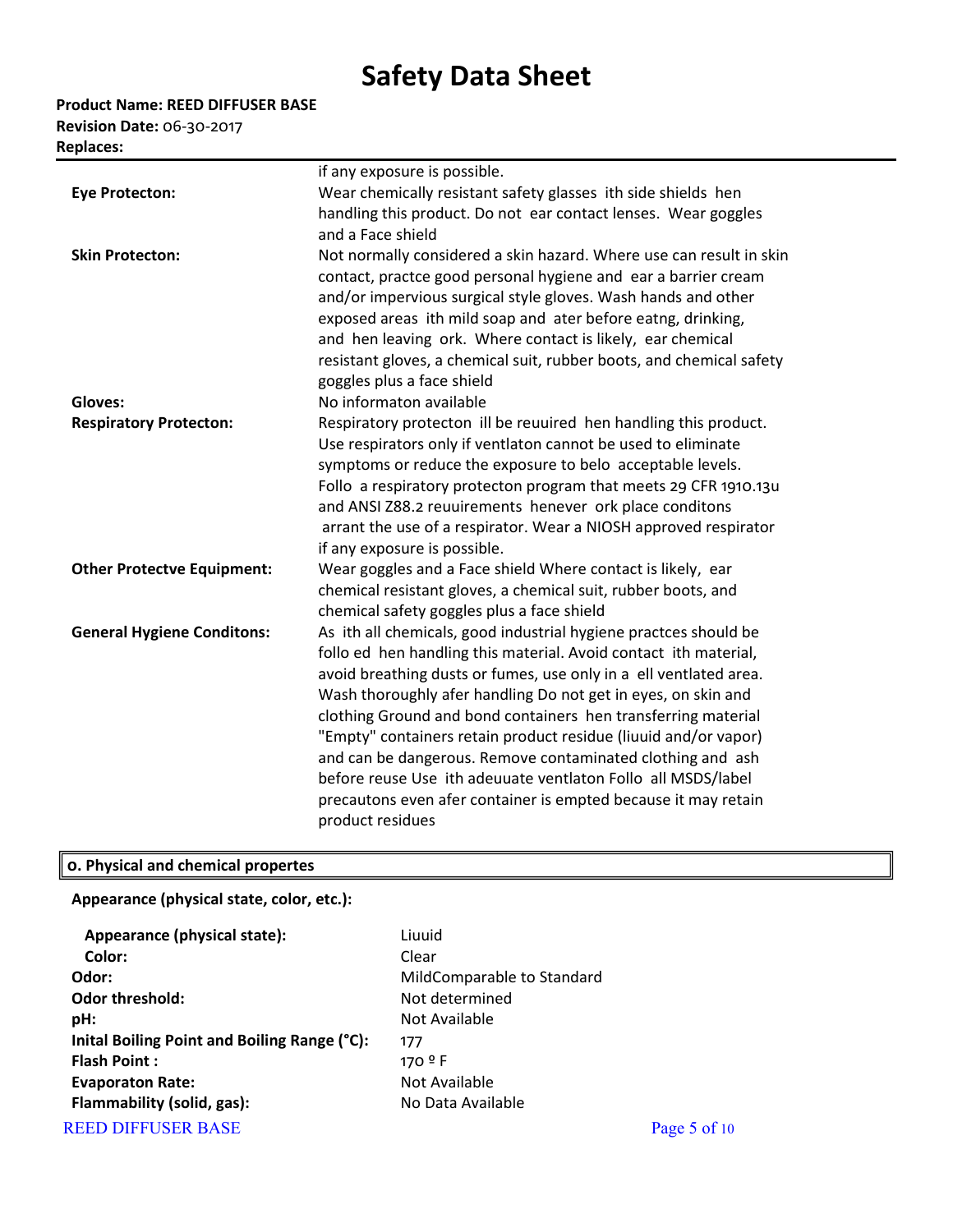| Product Name: REED DIFFUSER BASE |  |
|----------------------------------|--|
| <b>Revision Date: 06-30-2017</b> |  |

#### **Replaces:**

**Upper/lower fammability or explosive limits:**

| <b>Upper Flammable/Explosive Limit:</b> | 6.0                |
|-----------------------------------------|--------------------|
|                                         | 3.0                |
| Lower Flammable/Explosive Limit:        | 1.1                |
| <b>Vapor Density:</b>                   | >1                 |
| <b>Relatve Density:</b>                 | 0.8363             |
| Solubility(ies):                        | Soluble in ater-No |
| <b>Decompositon Temperature::</b>       | 260                |
| <b>Viscosity:</b>                       | No Data Available  |
| Volatles, % by weight                   | 70                 |
| <b>Volatle Organic Chemicals</b>        | No Data Available  |
| <b>Bulk Density</b>                     | 6.976              |

#### **11. Stability and reactvity**

| <b>Reactvity:</b>               | No Data Available                                           |
|---------------------------------|-------------------------------------------------------------|
| <b>Chemical stability:</b>      | Stable under normal conditons.                              |
| <b>Possibility of hazardous</b> | No Data Available                                           |
| reactons:                       |                                                             |
| Conditons to avoid (e.g., statc | None kno n. Contaminaton Elevated temperatures Contact ith  |
| discharge, shock, or vibraton): | air. Visible light.                                         |
| Incompatble materials:          | Strong oxidizing agents Amines Strong acids Caustcs (bases) |
| <b>Hazardous decompositon</b>   | Carbon dioxide Carbon monoxide Toxic fumes. Toxic gases     |
| products:                       |                                                             |

#### **11. Toxicological informaton**

| Informaton on the likely routes<br>of exposure (inhalaton,       | Skin contact, Eye contact, Inhalaton, Ingeston |
|------------------------------------------------------------------|------------------------------------------------|
| ingeston, skin and eye contact):                                 |                                                |
| Symptoms related to the                                          | No Data Available                              |
| physical, chemical and                                           |                                                |
| toxicological characteristcs:                                    |                                                |
| <b>Target Organs Potentally</b>                                  | No Data Available                              |
| <b>Affected by Exposure:</b><br><b>Chemical Interactons That</b> | None Kno n                                     |
| <b>Change Toxicity:</b><br><b>Medical Conditons Aggravated</b>   | No medical conditons afected by exposure.      |
| by Exposure:                                                     |                                                |

#### **Delayed and immediate efects and also chronic efects from short- and long-term exposure:**

### **Immediate (Acute) Health Efects by Route of Exposure:**

| Inhalaton Irritaton:      | Can cause respiratory irritaton. |                |
|---------------------------|----------------------------------|----------------|
| <b>Skin Contact:</b>      | Can cause minor skin irritaton.  |                |
| <b>REED DIFFUSER BASE</b> |                                  | Page 6 of $10$ |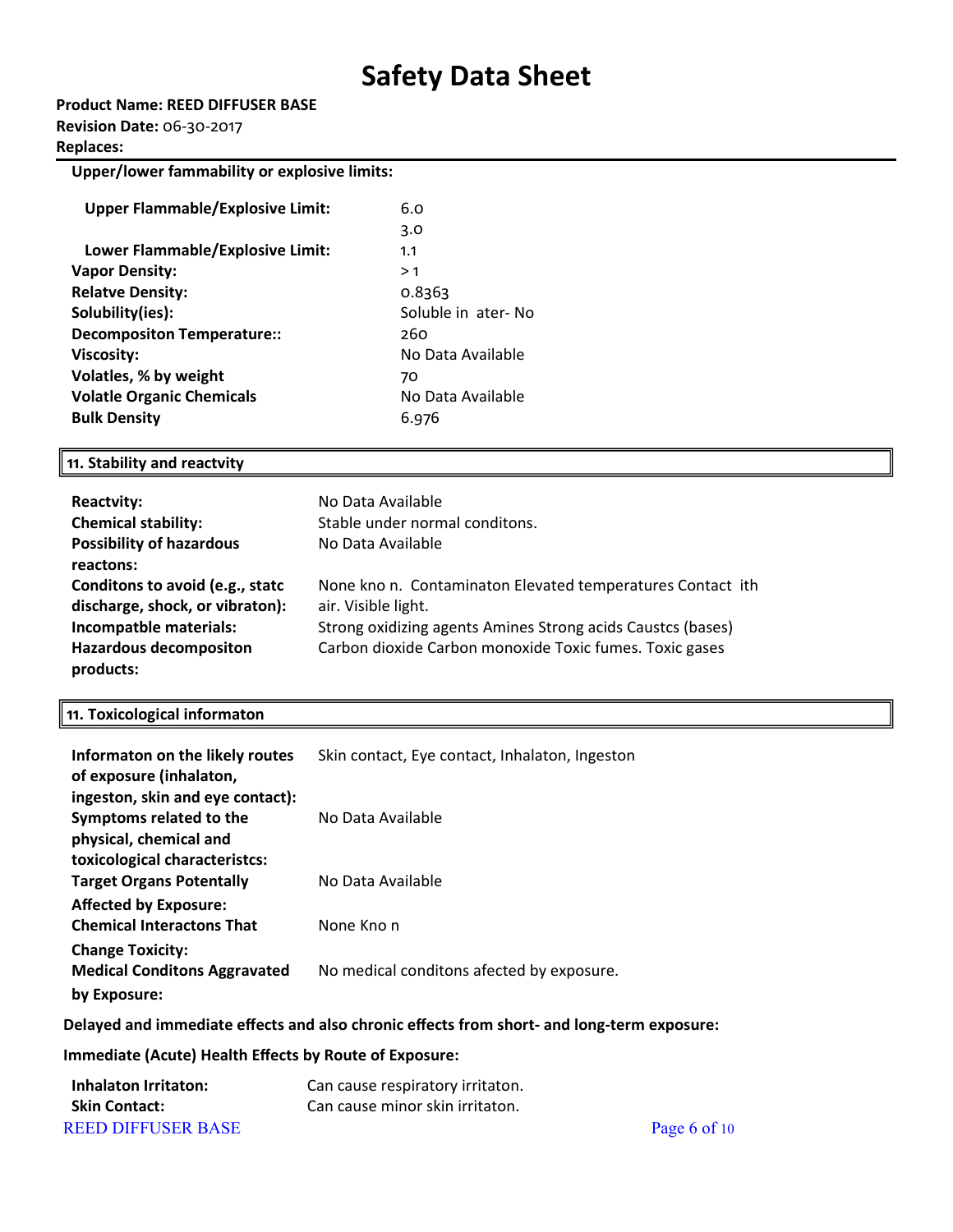|  |  |  |  | Product Name: REED DIFFUSER BASE |  |
|--|--|--|--|----------------------------------|--|
|--|--|--|--|----------------------------------|--|

**Revision Date:** 06-30-2017

|                                     | Minimal hazard in normal industrial use. May cause gastrointestnal discomfort                                                                                                    |
|-------------------------------------|----------------------------------------------------------------------------------------------------------------------------------------------------------------------------------|
| <b>Eye Contact:</b>                 | Can cause moderate irritaton, tearing and reddening, but not likely to permanently<br>inuure eye tssue.                                                                          |
| Ingeston Irritaton:                 | Irritatng to mouth, throat, and stomach. Can cause abdominal discomfort, nausea,<br>vomitng and diarrhea. Aspiraton of material into the lungs can cause chemical<br>pneumonits. |
| <b>Ingeston Toxicity:</b>           | Harmful if s allo ed.                                                                                                                                                            |
| Long-Term (Chronic) Health Effects: |                                                                                                                                                                                  |
| Carcinogenicity:                    | None of the substances have been sho n to cause cancer in long term animal<br>studies. Not a carcinogen according to NTP, IARC, or OSHA.                                         |
| Reproductve and                     | No data available to indicate product or any components present at greater than                                                                                                  |
| <b>Developmental Toxicity:</b>      | 0.1% may cause birth defects.                                                                                                                                                    |
| <b>Mutagenicity:</b>                | No data available to indicate product or any components present at greater than<br>0.1% is mutagenic or genotoxic.                                                               |
| Inhalaton:                          | Upon prolonged and/or repeated exposure, can cause severe respiratory irritaton,<br>dizziness, eakness, fatgue, nausea, headache and possible unconsciousness.                   |
| <b>Skin Contact:</b>                | Upon prolonged or repeated contact, can cause minor skin irritaton, defatng, and<br>dermatts.                                                                                    |
| <b>Skin Absorpton:</b>              | Upon prolonged or repeated exposure, minimal hazard in normal industrial use.<br>May cause gastrointestnal discomfort.                                                           |

**Numerical measures of toxicity (such as acute toxicity estmates) Component Toxicology Data**

| <b>Chemical Component</b> | Oral LD <sub>51</sub> | Dermal LD51 | <b>Inhalaton LC51</b> |
|---------------------------|-----------------------|-------------|-----------------------|
| No data available         |                       |             |                       |

**Whether the hazardous chemical is listed in the Natonal Toxicology Program (NTP) Report on Carcinogens (latest editon) or has been found to be a potental carcinogen in the Internatonal Agency for Research on Cancer (IARC) Monographs (latest editon), or by OSHA**

| <b>Chemical Name</b> | <b>OSHA Carcinogen</b> | <b>IARC Carcinogen</b> | <b>NTP Carcinogen</b> |
|----------------------|------------------------|------------------------|-----------------------|
| No Data Available    |                        |                        |                       |

### **12. Ecological informaton**

**Ecotoxicity (aquatc and terrestrial, where available):** This material is not expected to be harmful to the ecology.

### **Ecological Toxicity Data**

| <b>Chemical Component</b> | <b>Aguatc EC51</b><br>Crustacea | <b>Aquatc ERC51 Algae</b> | <b>Aquatc LC51 Fish</b> |
|---------------------------|---------------------------------|---------------------------|-------------------------|
| No Data Available         |                                 |                           |                         |

### REED DIFFUSER BASE Page 7 of 10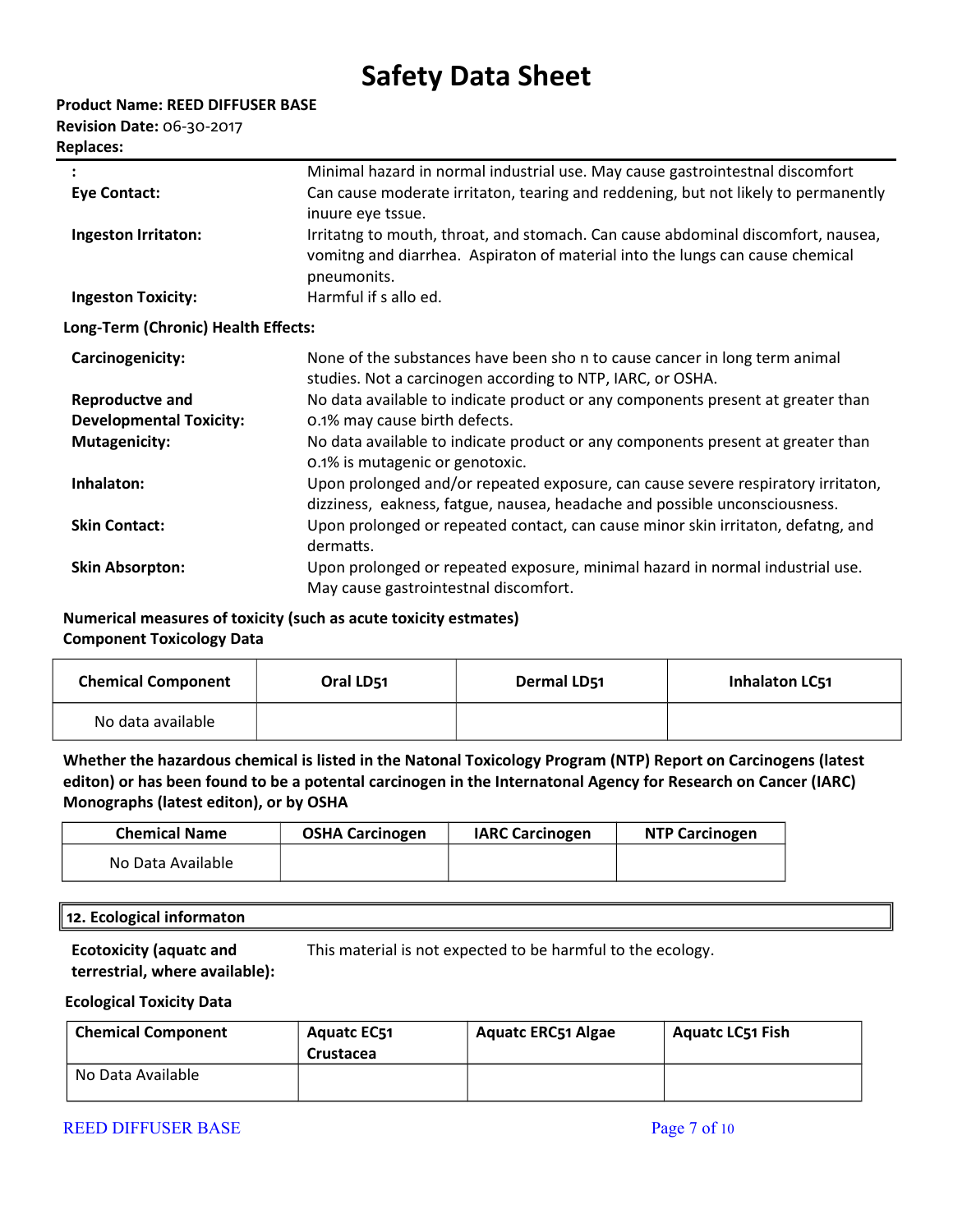**Product Name: REED DIFFUSER BASE Revision Date:** 06-30-2017 **Replaces:** 

| Persistence and degradability:  | No Data Available |
|---------------------------------|-------------------|
| <b>Bioaccumulatve potental:</b> | No Data Available |
| Mobility in soil:               | No Data Available |
| Other adverse effects (such as  | No Data Available |
| hazardous to the ozone layer):  |                   |

#### **13. Disposal consideratons**

**Descripton of waste residues and informaton on their safe handling and methods of disposal, including the disposal of any contaminated packaging Descripton of waste residues:** Spent or discarded material may be a hazardous aste. **Safe Handling of Waste:** No Data Available **Waste treatment methods (including packaging):**  DO NOT DUMP INTO ANY SEWERS, ON THE GROUND, OR INTO ANY BODY OF WATER. All disposal practces must be in compliance ith all Federal, State/Provincial and local la s and regulatons. Regulatons may vary in diferent locatons. Waste characterizatons and compliance ith applicable la s are the sole responsibility of the aste generator. As your supplier, e have no control over the management practces or manufacturing processes of partes handling or using this material. The informaton presented here pertains only to the product hen used as intended, according to this MSDS. For unused and uncontaminated product, the preferred optons include sending to a licensed and permited incinerator or other thermal destructon device. Various federal, state or provincial agencies may have speciic regulatons concerning the transportaton, handling, storage, use or disposal of this product hich may not be covered in this MSDS. The user shall have to revie these regulatons to ensure full compliance ith all applicable regulatons.

| 14. Transport informaton                        |                |  |
|-------------------------------------------------|----------------|--|
| <b>US DOT Ground Shipping</b>                   | Not Restricted |  |
| Descripton:<br><b>IATA Shipping Descripton:</b> | Not Restricted |  |
| <b>IMDG Shipping Descripton:</b>                | Not Restricted |  |
| 15. Regulatory informaton                       |                |  |

#### **Safety, health and environmental regulatons speciic for the product in queston**

| <b>TSCA Status:</b>        | All components in this product are on the TSCA Inventory.      |
|----------------------------|----------------------------------------------------------------|
| <b>California Prop 65:</b> | Does not contain any chemicals listed on California Propositon |
|                            | 65.                                                            |

#### REED DIFFUSER BASE Page 8 of 10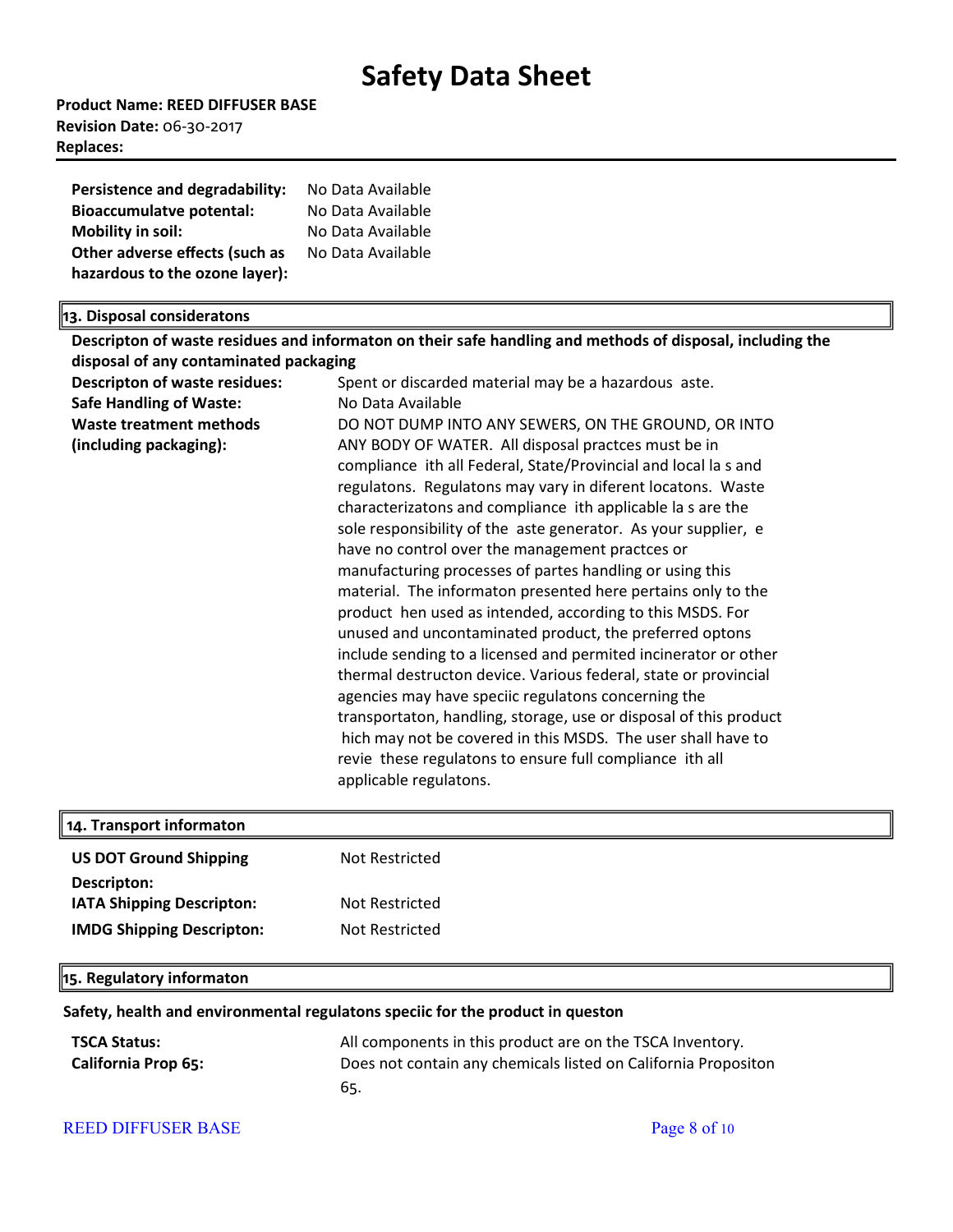**Product Name: REED DIFFUSER BASE Revision Date:** 06-30-2017 **Replaces:** 

## **Regulated Components:**

| <b>Chemical Component</b> | <b>CAS number and</b><br>other unique<br>identiers | Regulaton          | % Range |
|---------------------------|----------------------------------------------------|--------------------|---------|
| None Listed               |                                                    | California Prop 65 |         |
|                           |                                                    | Cancer             |         |
| None Listed               |                                                    | California Prop 65 |         |
|                           |                                                    | Developmental      |         |
| None Listed               |                                                    | California Prop 65 |         |
|                           |                                                    | Reproductve        |         |
|                           |                                                    | Female             |         |
| None Listed               |                                                    | California Prop 65 |         |
|                           |                                                    | Reproductve Male   |         |
| None Listed               |                                                    | <b>CERCLA</b>      |         |
| None Listed               |                                                    | <b>SARA 313</b>    |         |
| None Listed               |                                                    | <b>SARA EHS</b>    |         |

| $\vert$ 16. Other informaton, including date of preparaton or last revision. |  |
|------------------------------------------------------------------------------|--|
|------------------------------------------------------------------------------|--|

**Revision Date:** 06-30-2017 **Revision Number:** u